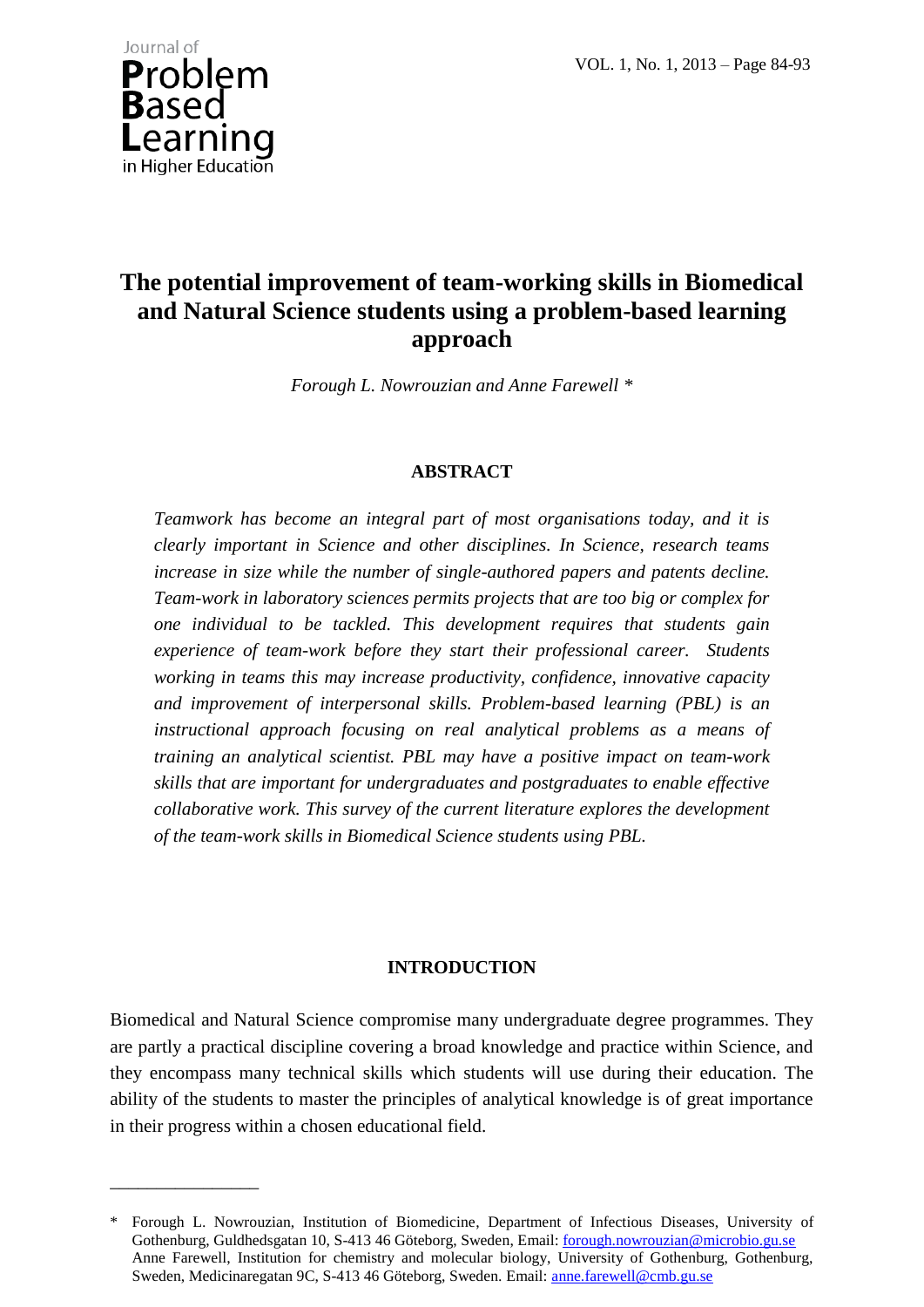The term "team" in literature has been defined as a special group of people working interdependently to achieve a goal [\(Levi, 2010\)](#page-7-0). Teams are a ubiquitous part of most organizations today. Students accordingly need to gain experience of working in teams before starting their professional career. Teamwork is increasingly important in Science and other disciplines. The numbers of single-authored papers and patents are declining and the size of research teams is increasing, particularly in Medical Science and other related educational fields. In these occupations it is common to have a project which is too big or complex for one individual. For these reasons, teaching methods which improves the students' ability to work in teams are highly desirable.

A great number of university teachers, especially those in the laboratory sciences and related areas, have been using teams in different ways in their courses/classes such as short-and longterm projects and, in addition, it is common for students to work in the laboratory in teams of two people. Benefits of group projects include an increased understanding of group dynamics, an improvement of interpersonal skills and a potential exposure to diverse opinions [\(Alkaslassy, 2011;](#page-6-0) [Mello, 1993\)](#page-7-1). It accordingly increases productivity, confidence and innovation [\(Wuchty, Jones, & Uzzi, 2007\)](#page-9-0).

Problem-based learning (PBL) represents a principal change in educational practice within higher education, and it is today an established method of education for medical, health care and analytical Science, world over (Dolmans, De Grave, Wolfhagen, & Van Der Vleuten, 2005). There are many variations on PBL, however the traditional definition emphasises on the learning which comes from the understanding of, or resolution of a problem. In fact, the problem is encountered first in the learning process [\(Barrows & Tamblyn, 1980\)](#page-7-2). PBL can be very strictly defined as a purely student-centered approach with minimal teacher guidance or a more mixed approached where the teacher guides the process to a greater or lesser degree [\(Smith, 2005\)](#page-8-0).

# **LEARNING THEORY UNDERLYING PBL**

The learning theories behind successful PBL have been extensively reviewed and discussed for more than 20 years e.g., (Schmidt, et al, 2009; Thurley & Dennick, 2008; Springer, et al, 1999). Briefly, PBL is based on four learning principles. These are that learning is 1) a constructivist process 2) self-directed 3) social and collaborative; and 4) a contextual process (Dolmans, De Grave, Wolfhagen, & Van Der Vleuten, 2005).

*Learning should be a constructive process;* learning is an active process in which students actively construct or reconstruct their knowledge [\(Biggs & Tang 2007\)](#page-7-3). The students´ competences will be developed through participating actively in discussion, note-taking or answering questions, and generally talking about a subject. This process plays an important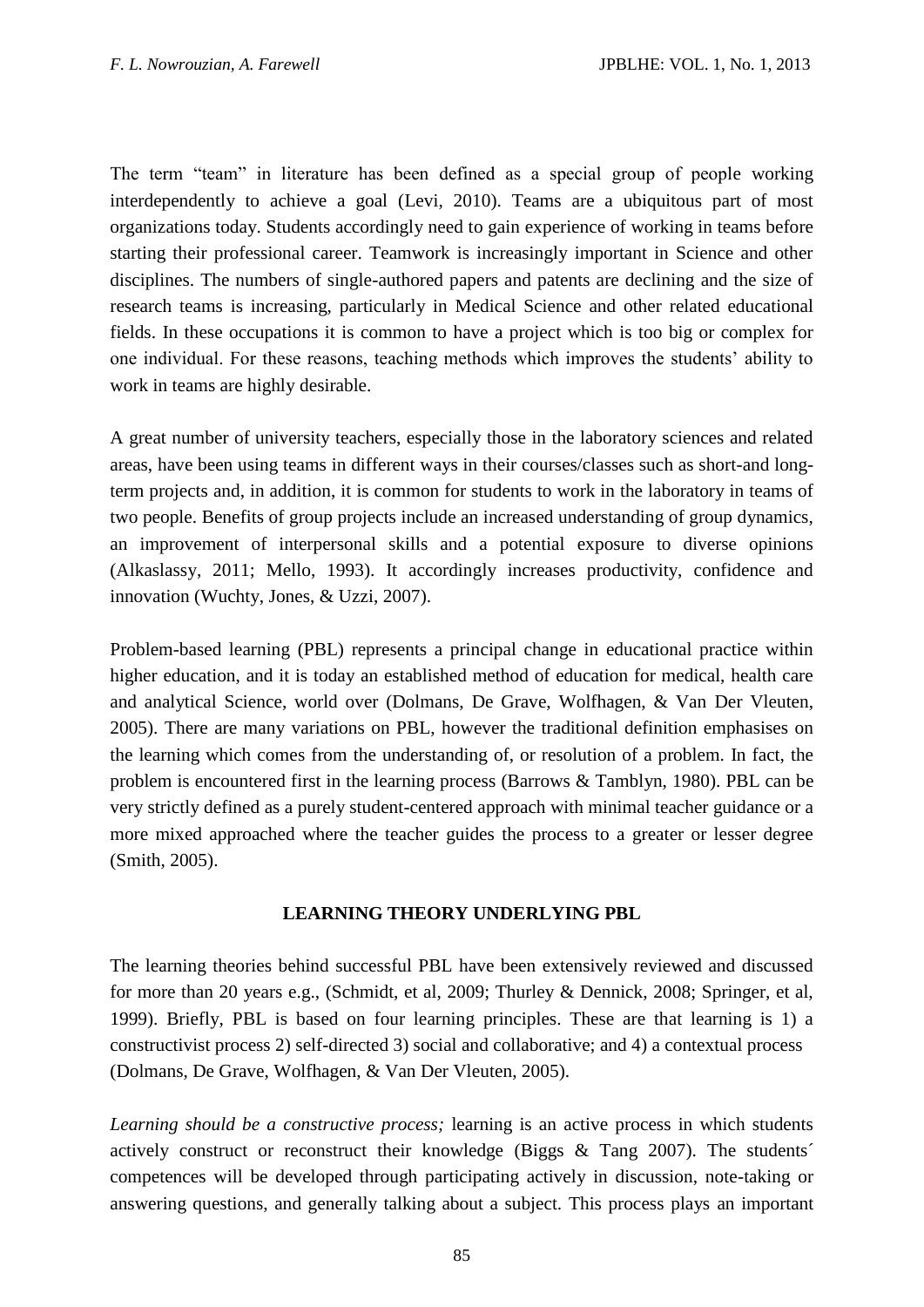role in activating prior knowledge and then relating it to the new information. In other words, learners should be involved actively and should be stimulated towards activation of prior knowledge that may lead to deeper and richer understanding and better use of knowledge.

*Learning should be a self-directed process;* PBL is student centred and based on an active role of the group members. Students should actively participate in planning, monitoring and evaluation of the learning process [\(Ertmer & Newby, 1996\)](#page-7-4). PBL requires students to take responsibility for their learning, and if they are not motivated to study in an independent way it will impact the progress of the PBL group. Thus motivation plays an essential role in promoting self-directed progress [\(Pintrich, 1999\)](#page-8-1).

*Learning should be a social and collaborative process;* PBL is normally carried out within small groups in which two or more people interact with each other; students work together in a team to achieve a common task. However, collaboration is not always a matter of division of tasks among learners i.e. it may involve mutual interaction and a shared understanding of a problem. Thus, they talk, communicate, interact and collaborate [\(Reimann & Spada, 1996\)](#page-8-2). The social nature is an important trait of PBL and it has been suggested that cooperation leads to more effective problem-solving skills than competitive learning [\(Qin, Johnson, & Johnson,](#page-8-3)  [1995\)](#page-8-3).

*Learning should be a contextual process;* Contextual learning theory also relates to constructivism. Learning in a context may support storage and recall of knowledge more easily. In other words, learning is situational and the situation in which knowledge is acquired determines the effective use of this knowledge [\(Billet, 1996\)](#page-7-5).

Even though PBL may differ in various institutions, it will always be characterized by three features: a) problem as stimulus for learning, b) tutors or teachers as facilitators and c) group work as stimulus for interaction (Dolmans, De Grave, Wolfhagen, & Van Der Vleuten, 2005).

*Problem as stimulus for learning;* problem refers to a scientific case which should be explored during the course. Students first analyse the problem, decide what they already know about it and then what they need to figure out. Hence they determine what questions are relevant to their enquiry and what actions they need to take. The team members then work independently and research different aspects of the problem before bringing their finding back to the group and to the tutorial session in order to co-construct new knowledge.

*Teachers as facilitators;* the teacher's main role is to facilitate the tutorials in which they can evaluate student learning, develop students' problem-solving skills and promote critical thinking [\(Barrows, 1988\)](#page-7-6). The teacher as facilitator role is not to transmit information but rather to facilitate self-directed learning.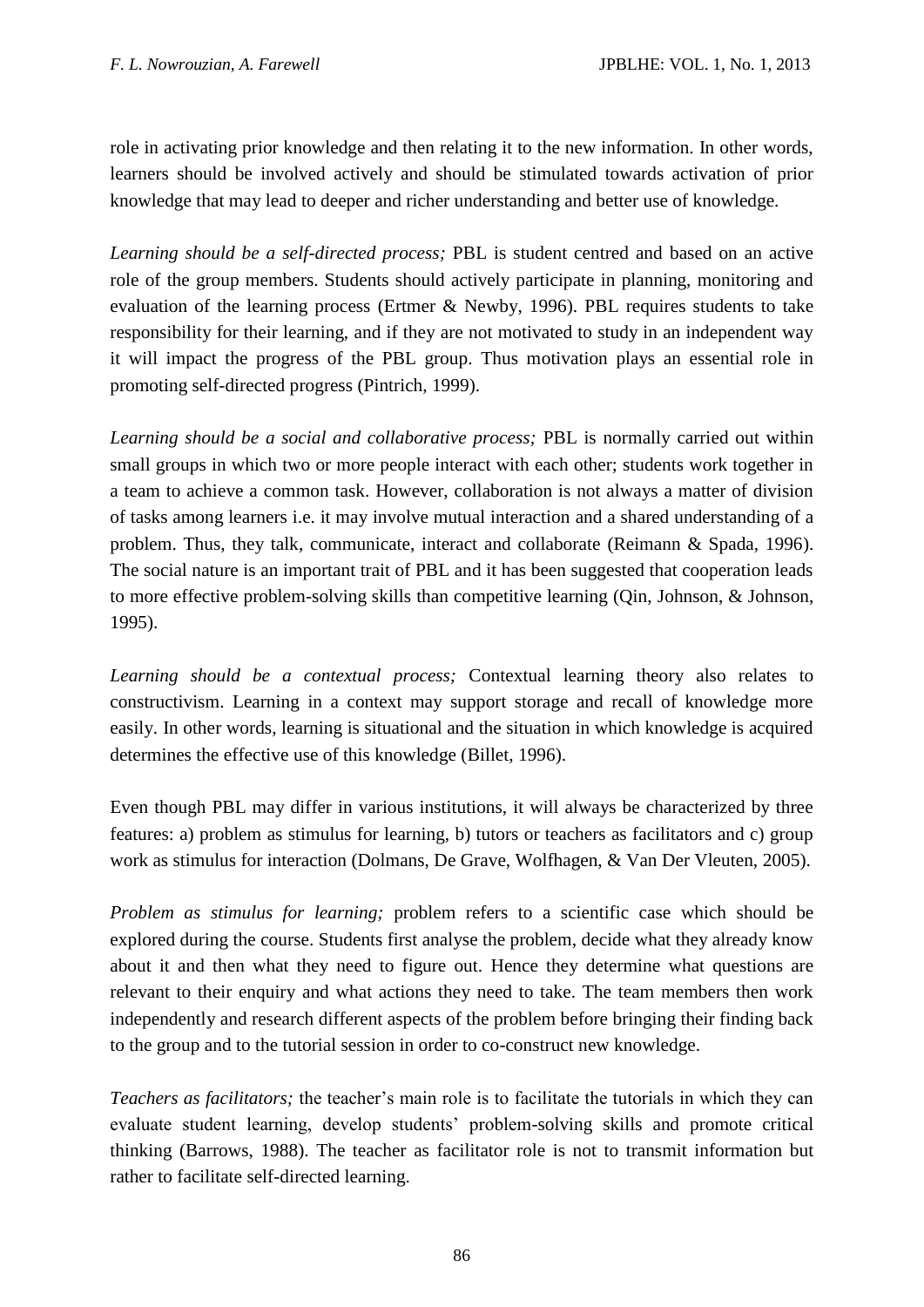*Group work as stimulus for interactions;* in PBL, problems are discussed in a small group in which students learn from each other by asking and answering questions and by discussing the case which should be explained. Thus the students learn to work together which may help them to become better collaborators [\(Hmelo-Silver, 2004\)](#page-7-7).

It has been generally assumed that PBL has positive effects on team-working abilities i.e. it prepares students to work with colleagues from different occupations and enhances their knowledge of team work in different aspects. However, research into the impact of PBL on development of team-working skills is limited. The aim of this paper is to review the current literature and discuss the possibility that PBL has the potential to prepare students to work more effectively in teams than other teaching methods, particularly in the natural sciences.

# **TEAM-WORKING SKILLS AND PBL**

PBL was begun in the medical schools and other related occupations as an alternative learning method many years ago, reviewed in [\(Allen, Donham, & Bernhardt, 2011;](#page-6-1) [Seymour, 2011\)](#page-8-4). It is an approach to learning which can be implemented over a complete program or applied to specific sections.

A problem arises however, in assessing the effect of using PBL compared to traditional, lecture based methods. As mentioned above, the implementation of PBL varies widely from course to course. For example, the case study approaches, although not traditionally a PBL approach does often include many of the features of PBL such as teamwork, problem solving and discussion. One must look carefully at individual reports to determine which variant of PBL is being studied. A second problem that arises is contextual. It is clear from the literature that skilled tutors or facilitators have better outcomes than unskilled tutors. Individual student groups also may have more or less success with the methodology. It has been argued that because a change to a PBL format changes so many variables, that simple comparisons to traditional methods will be ineffective [\(Dolmans & Gijbels, 2013;](#page-7-8) [Norman & Schmidt, 2000\)](#page-8-5).

Overall, however, positive outcomes for PBL are noted, firstly, with student satisfaction or interest, and to a lesser degree with long-term application of knowledge e.g., (Albanese & Mitchell, 1993). What is often also cited is that PBL increases the students' ability to work in teams. Although this is a commonly desired skill by employers, it is vaguely defined, therefore effort has been made to define it more precisely.

Skills which are essential for working within a team can be divided into two categories: taskdirected skills which focus on to completing the final product, and socio-emotional- oriented skills which are involved in maintaining the team processes [\(Prichard & Stanton, 1999\)](#page-8-6). The first category consists of the skills in searching for relevant information, resource investigation and planning. The second category comprises the skills such as the ability to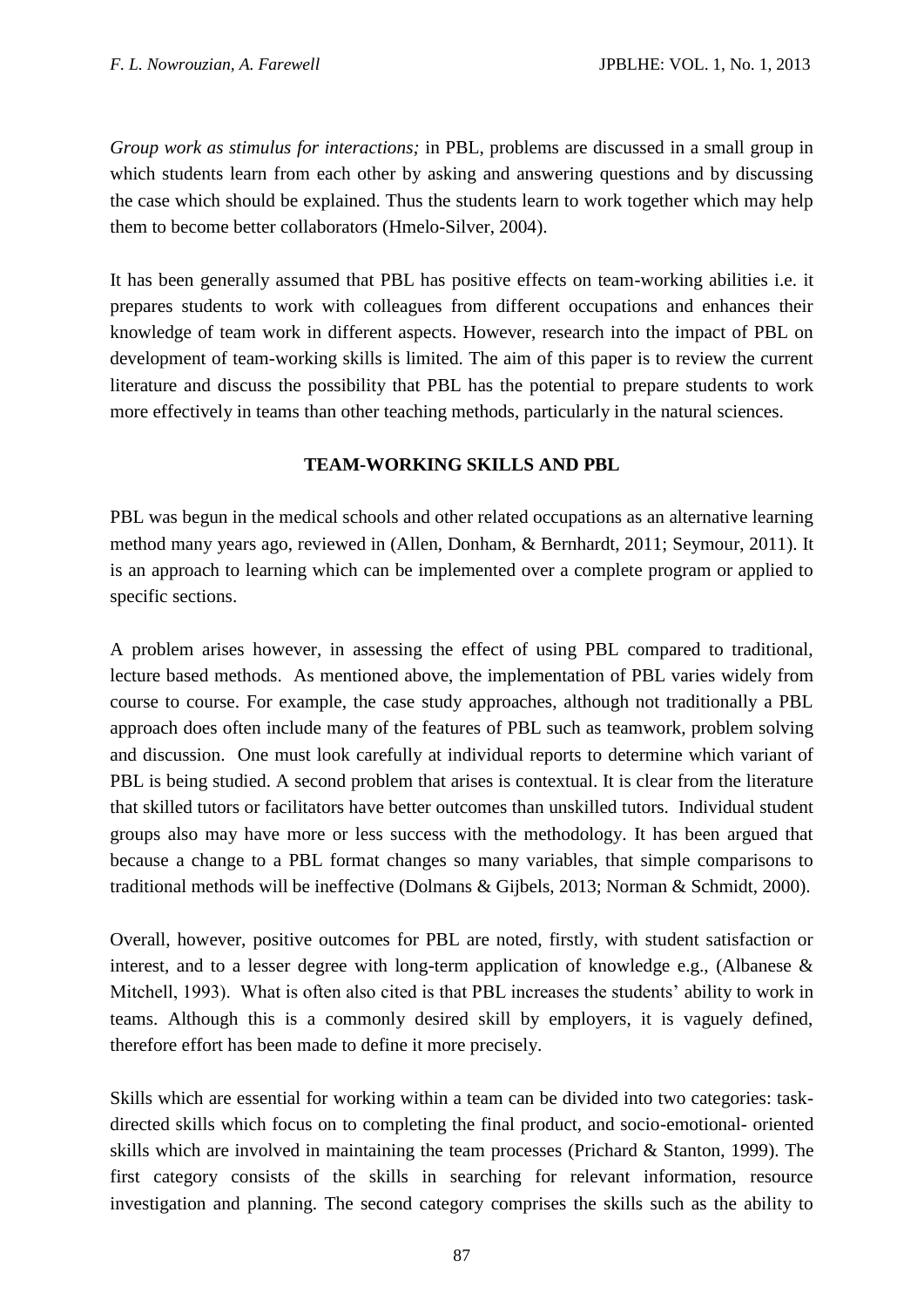deal with conflict, support and encouragement of others and communication within team and between teams [\(Wheelan, 2005\)](#page-8-7).

The importance of the team member personality on the team effectiveness has been debated [\(Driskell, Goodwin, Salas, & O´Shea, 2006\)](#page-7-9), the matter is quite complex and its explanation depends on the definition of personality and effectiveness. However, many studies have attempted to define the relationship between team-member personality and team effectiveness. The following personality characteristics: emotional stability, extraversion, openness, agreeableness, and conscientiousness have been related to team success [\(Barrick,](#page-6-2)  [Stewart, Neubert, & Mount, 1998;](#page-6-2) [Barry & Stewart, 1997;](#page-7-10) [Hollenbeck et al., 2002;](#page-7-11) [Neuman](#page-8-8)  [& Wright, 1999\)](#page-8-8). Furthermore, Cannon-Bowers et.al. have integrated a great range of studies and have proposed that eight features are needed for effective team work, i.e. adaptability, team awareness, performance monitoring and feedback, team management, interpersonal relations, coordination, communication and decision making [\(Cannon-Bowers, Tannenbaum,](#page-7-12)  [Salas, & Volpe, 1995\)](#page-7-12). Within these dimensions lie many task-oriented and socio-emotional skills and behaviours. These complex skills however, do not develop by simply gathering students in groups to work on projects [\(Prichard & Stanton, 1999\)](#page-8-6) but these skills are likely improved when students are practicing them in an appropriate learning program such as PBL.

Communication and negotiation are common social skills practiced within PBL. When you are working together as a team to reach the same goal it is really important that you can negotiate with each other, communicate what you can bring to the team and what others can bring to the team as well. To learn through PBL you need to be able to speak up otherwise you are not really contributing and you should also have an opinion and not be afraid to give it. The ability to make decisions and time management are task-orientated skills that often improve through PBL [\(Seymour, 2011\)](#page-8-4).

Although it may seem obvious that giving the students the chance to practice working in a team in the more protective atmosphere of the university should have a positive effect on the students' ability to work in teams in the future, direct evidence for this is sparse. In large part this is likely because it is difficult to measure team-working skills. The few studies that have directly addressed the impact of PBL on team-work are generally positive however.

A qualitative study undertaken by Stern et al. (Stern, 1996) in therapy education that was based on group interviews, individual interviews and course evaluation questionnaires has shown that PBL enhanced the personal behaviours such as interpersonal communication and team work. The course was short (a seven-week course) and thereby probably not long enough to give an appropriate evaluation of PBL effects. Although, another report investigating a full PBL program suggested that PBL contributes to development of communication and team-building skills, information management, critical reasoning and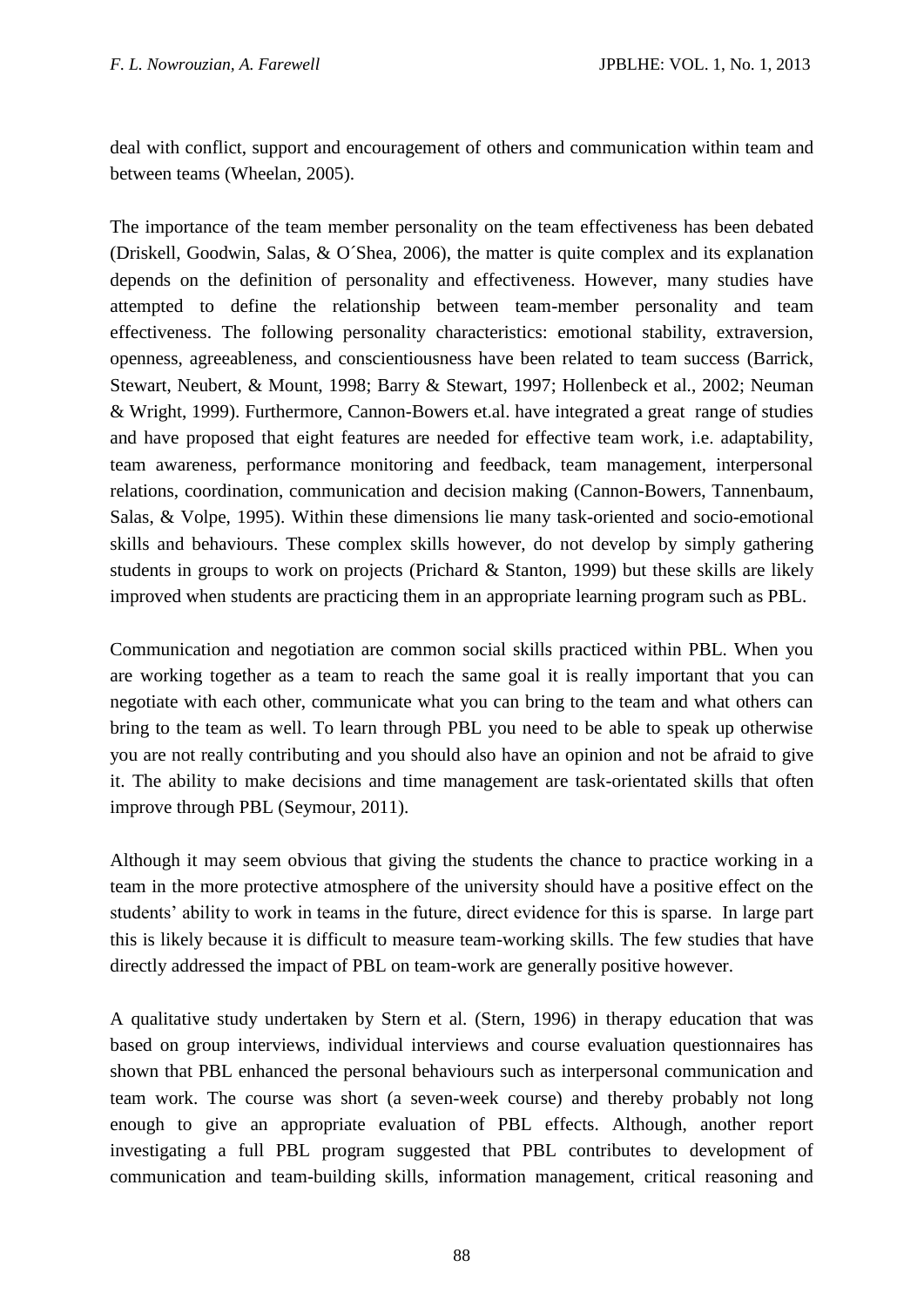students are trained for an effectively collaboration with colleagues from different professional groups [\(Hammell et al., 1999\)](#page-7-13).

Some studies have suggested that graduates of PBL medical schools have better interpersonal abilities, communication and the team-working abilities and also some task-specific talents such as planning and organisation and leadership [\(Prince, Van Eijs, Boshuizen, Van Der](#page-8-9)  [Vleuten, & Schuerpbier, 2005\)](#page-8-9). Notably, non-hierarchical nature of PBL group is an important character that prepares an environment where group members feel safe to practice new team-working skills. Students' confidence and critical thinking will accordingly be improved [\(Seymour, 2011\)](#page-8-4).

Several researchers have looked at self-reported outcomes of PBL-based medical education and saw significant effects on teamwork. Prince, et al (Prince, et al., 2005) surveyed a large number of graduates of medical schools in the Netherlands and found the young doctors reported significantly better preparation in the areas of profession-specific skills, communication and teamwork if they had attended a PBL programme. Watmough, et al [\(Watmough, Cherry, & O'Sullivan, 2012\)](#page-8-10) reported that medical school graduates reported being significantly better prepared for teamwork than their traditional counterparts in a British study done 6 years after graduation. Similarly, a study by [\(Schlett et al., 2010\)](#page-8-11) of graduates of medical schools (8-10 years after graduation) in Germany using PBL felt they were better prepared for several professional skills, such as teamwork, than did graduates of conventional medical schools.

# **FUTURE PERSPECTIVES**

One area where the increase in teamwork in a PBL setting could be very useful and is generally underutilized is the laboratory. At our university, natural science and biomedical undergraduate and postgraduate students have a great deal of laboratory classes (as much as 20 hours/week). Students are usually organised in a team with 2-4 members, working together during the laboratory. According to the layout of the laboratory experiments the different tasks are distributed between the team members. Thus, the use of a learning method that improves the team-working skills would be very useful.

Often students complain that the laboratory programs are dull and it is difficult to connect the theoretical concepts to the laboratory experiences. Many of the experiments in our laboratory program are not experiments; they are determination of a question. Other laboratory exercises are demonstrations designed to simply illustrate some aspect of an analysis. Thus, the outcome of the laboratory work did not influence intellectual interest of students but only affected their grade.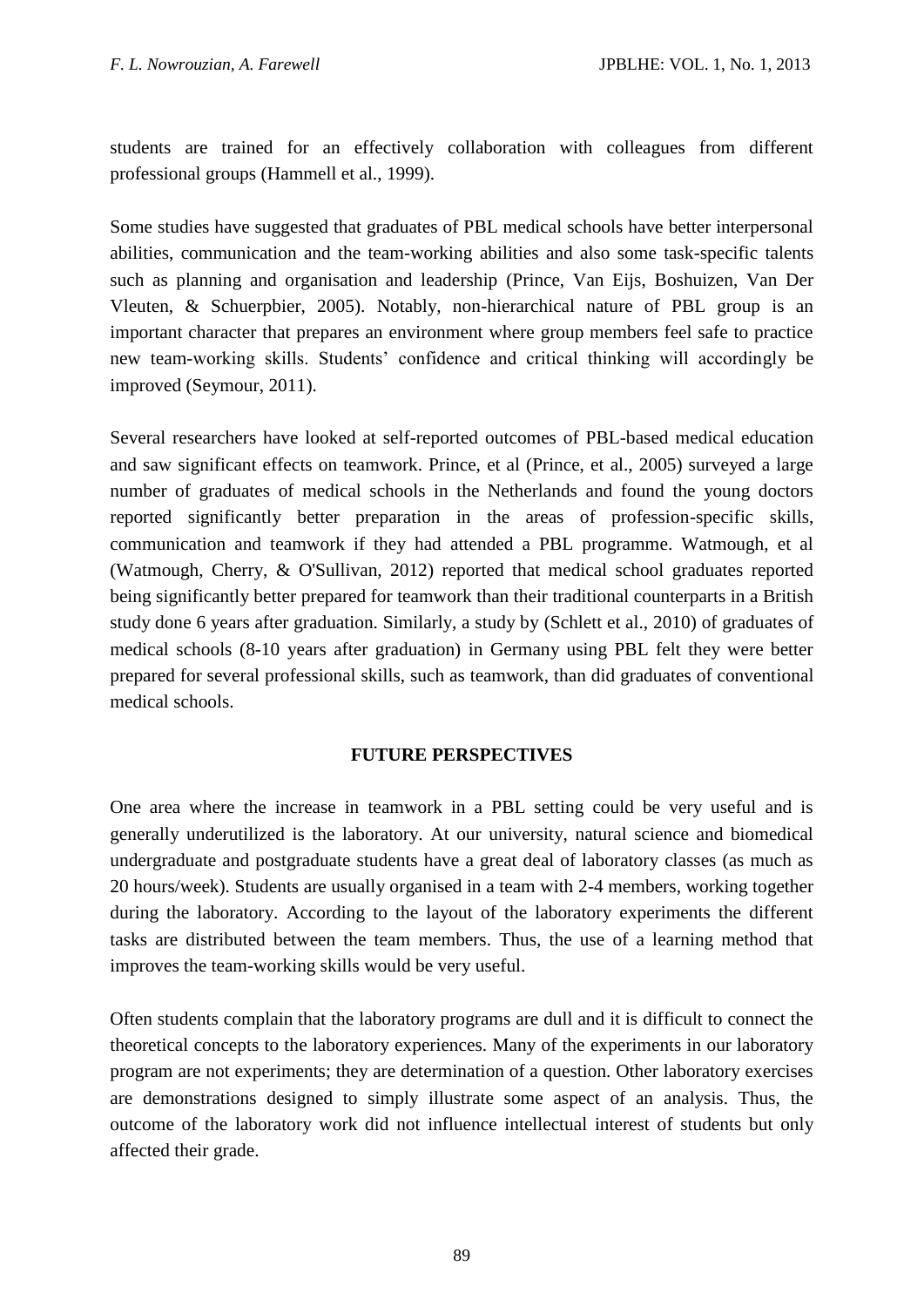One approach to address these concerns are inquiry based laboratories which are closely related to the PBL approach. Inquiry based laboratories start with the problem and require the students to think about the problem, design experimental approaches and then do the analysis. They are generally a more guided form of PBL due to practical limitations. Studies have shown that inquiry laboratories have increased student motivation and better student outcomes e.g., reviewed in [\(Wood, 2009\)](#page-8-12). If one made an effort to include more PBL type group work structure in the inquiry based lab, one might be able to increase the students' ability to work in teams as well. One example of this approach is described in [\(Larive, 2004\)](#page-7-14) where a business-like approach to hiring students into group roles was utilized. As mentioned in the introduction, team-work has become the standard in modern biomedical research and improving our students skills in this area would improve their future prospects.

# **CONCLUDING REMARKS**

Data on the impact of PBL on the development of team-working abilities is limited. Most studies are qualitative and they do not give a comprehensive description of how these skills are developed [\(Norman & Schmidt, 2000\)](#page-8-5). The difficulty with evaluating the effectiveness of PBL may be due to the fact that it is not only regarded as a teaching method but also as a philosophy of teaching thus it is practised differently in various institutions [\(Norman &](#page-8-5)  [Schmidt, 2000\)](#page-8-5). Thus, it is difficult to compare data gathered from one program or course with another see e.g. [\(Dolmans & Gijbels, 2013\)](#page-7-8) for a discussion of some of these issues). However, the studies that have been conducted indicate a generally favourable effect on teamworking abilities when students are taught in a PBL environment.

In conclusion, this work focused on collecting data from current literatures regarding development of students' personality and professional team-working skills through using PBL. There was a great agreement that PBL enhances communication, negotiation, collaboration, independency, confidence, making decisions, management and organisation skills. Since these characters are prerequisites for the effectiveness of a team. PBL is accordingly an appropriate learning method especially in analytical educations in which the team working is fundamental.

### **Reference**

- <span id="page-6-1"></span><span id="page-6-0"></span>Alkaslassy, E. (2011). How often do students working in two-person teams report that work was shared equitably. *Assessment and Evalutain in higher education, 36*(3), 367-375.
- <span id="page-6-2"></span>Allen, D. E., Donham, R. S., & Bernhardt, S. A. (2011). Problem-based learning. *New Directions for Teaching and Learning, 10*(128), 21–29.
- Barrick, M. R., Stewart, G. L., Neubert, M. J., & Mount, M. K. (1998). Relating member abiliy and personality to work-team processes and team effectiveness. *Journl of Applied Psychology, 83*(3), 377-391.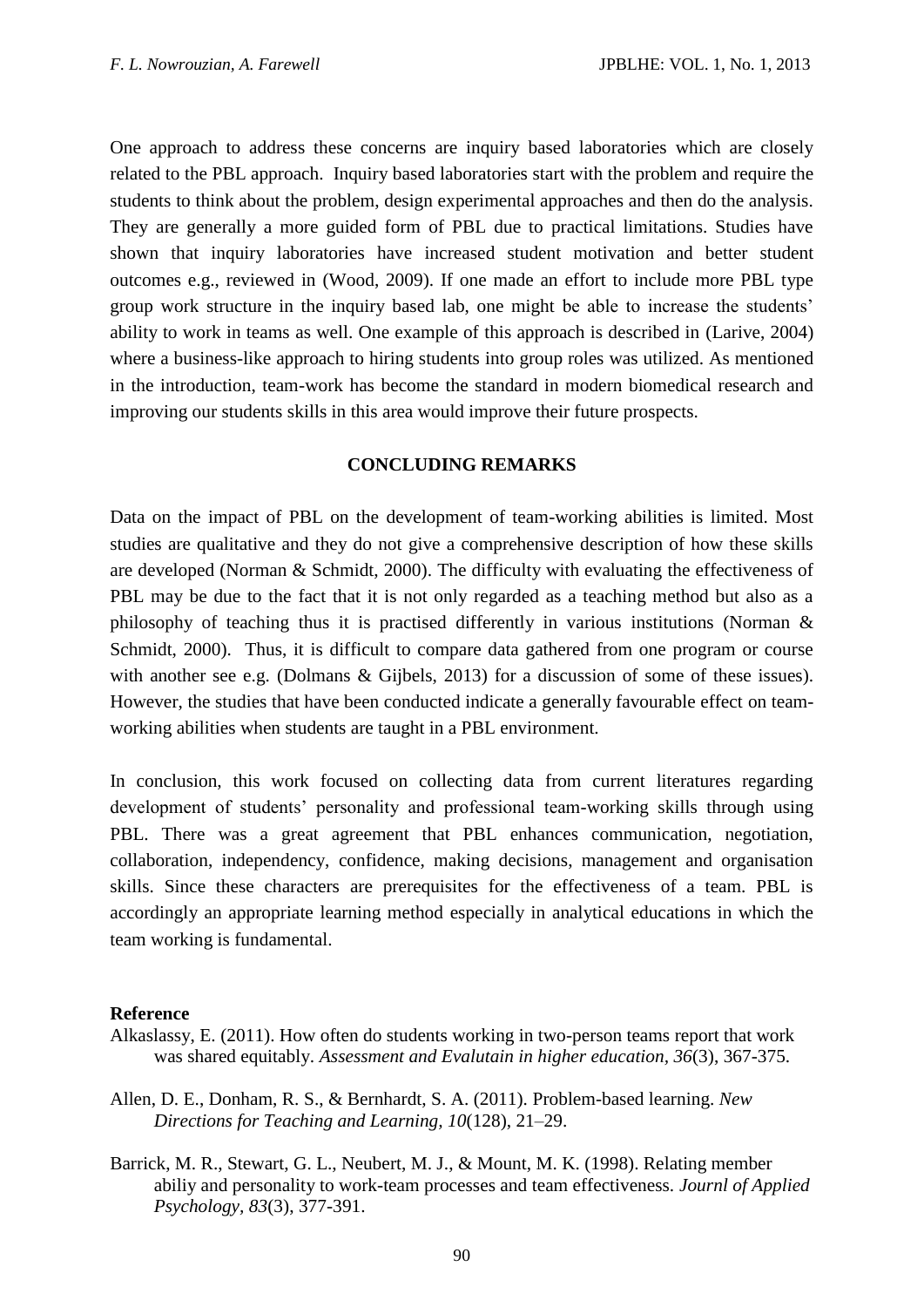- <span id="page-7-6"></span>Barrows, H. S. (1988). *The tutorial process*. Springfield Southern Illinois University Schooll of Medicine.
- <span id="page-7-2"></span>Barrows, H. S., & Tamblyn, R. M. (1980). *Problem-based learning, an approach to medical education.* (1 ed.). New York: Springer publishing company.
- <span id="page-7-10"></span>Barry, B., & Stewart, G. L. (1997). composition, process, and performance in self-managed groups: the role of personality. *Journal of Applied Psychology, 82*(1), 62-78.
- <span id="page-7-3"></span>Biggs, J., & Tang , C. (2007). *Teaching for Quality Learning at University* (3d ed.): Buckingham: SRHE and Open University Press.
- <span id="page-7-5"></span>Billet, S. (1996). Situated learning: bidging sociocultural and cognitive theorising *Learning and Instruction, 6*(3), 263-280.
- <span id="page-7-12"></span>Cannon-Bowers, J. A., Tannenbaum, S. I., Salas, E., & Volpe, C. E. (Eds.). (1995). *Defining competencies and establishing team training requirements.* San Francisco: Jossey-Bass.
- <span id="page-7-8"></span>Dolmans, D., & Gijbels, D. (2013). Research on problem-based learning: future challenges. *Medical Education, 47*(2), 214-218.
- <span id="page-7-9"></span>Dolmans, D. H. J. M., De Grave, W., Wolfhagen, I. H. A. P., & Van Der Vleuten, C. P. M. (2005). Problem-based learning: future challenges for educational practice and research. *Medical Education, 39*(7), 372-741.
- <span id="page-7-4"></span>Driskell, J. E., Goodwin, G. F., Salas, E., & O´Shea, P. G. (2006). What makes a good team player? Personality and team effectiveness. . *Group Dynamic: Theory, Research and Practice 10*(4), 249-271.
- <span id="page-7-13"></span>Ertmer, P. A., & Newby, T. J. (1996). The expert learner: strategic, self-regulated, and reflective. *Instructional Science, 24*(1), 1-24.
- Hammell, J., Royeen, C. B., Bagatell, N., Chandler, B., Jensen, G., Loveland, J., & Stone, G. (1999). Student perspective on problem-based learning in and occupational therapy curriculum: A mutiyear qualitative evaluation. *The American Journal of Occupational Thearpy 53*(2), 199-206.
- <span id="page-7-11"></span><span id="page-7-7"></span>Hmelo-Silver, C. E. (2004). Problem-based learning: what and how students learn. *Education Psychology Review, 16*(3), 235-266.
- <span id="page-7-14"></span>Hollenbeck, J. R., Moon, H., Ellis, A. P. J., West, B. J., IIgen, D. R., & Sheppared, L. (2002). Struuctural contingency theory and individual differences: Examination of external and internal person-team fit. *Journal of Applied Psychology, 87*(3), 599-606.
- <span id="page-7-0"></span>Larive, C. K. (2004). Problem-based learning in the analytical chemistry laboratory course. *Anal Bioanal Chem, 380*, 357-359.
- <span id="page-7-1"></span>Levi, D. (2010). *Group dynamics for teams* (3 ed.). London: Sage.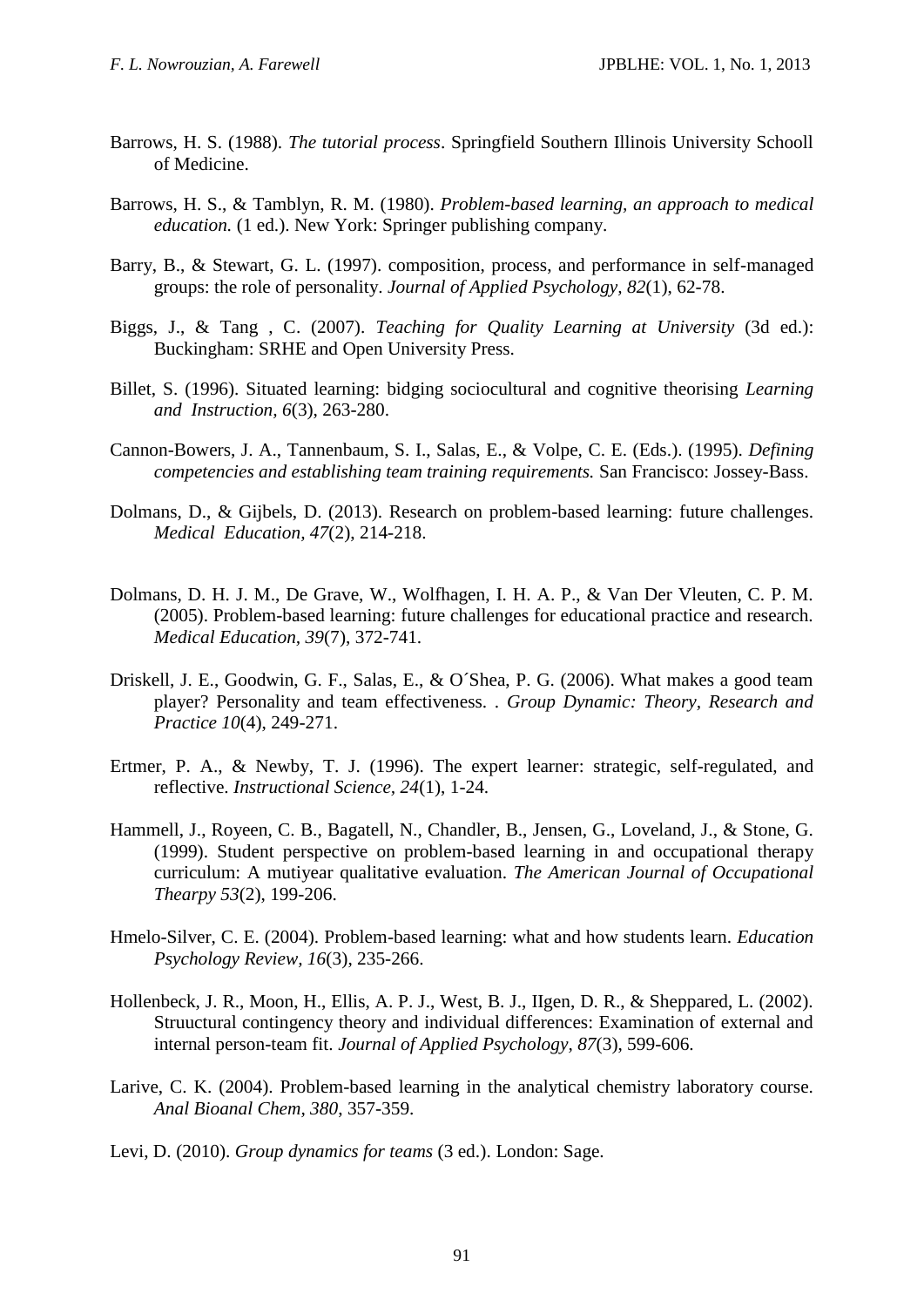- <span id="page-8-8"></span>Mello, J. A. (1993). Improving individual member accountability in small work group settings. *Journal of Management Education, 17*(2), 253–259.
- <span id="page-8-5"></span>Neuman, G. A., & Wright, J. (1999). Team effectiveness: Beyond skills and cognitive ability *Journal of Applied Psychology, 84*(3), 376-389.
- <span id="page-8-1"></span>Norman, G. R., & Schmidt, H. G. (2000). Effectiveness of problem-based learning curricula: theory, practice and paper darts . *Medical Education, 34*(9), 721-728.
- <span id="page-8-6"></span>Pintrich, P. R. (1999). The role of motivation in promoting sustainign self-regulaed learning. *International Journal of Educational Research, 31*(6), 459-470.
- <span id="page-8-9"></span>Prichard, J. S., & Stanton, N. A. (1999). Testing Belbin's team role theory of effective groups. *Journal of Management Development 18*(8), 652-665.
- <span id="page-8-3"></span>Prince, K. J. A. H., Van Eijs, P. W. L. J., Boshuizen, H. P. A., Van Der Vleuten, C. P. M., & Schuerpbier, A. J. J. A. (2005). General competencies of problem-based learning (PBL) and non-PBL graduates. *Medical Education, 39*(4), 394-401.
- <span id="page-8-2"></span>Qin, Z., Johnson, D., & Johnson, R. (1995). Cooperative vesus competitive efforts and problem solving. *Review of Educational Research, 65*, 129-143.
- <span id="page-8-11"></span>Reimann, P., & Spada, H. (Eds.). (1996). *Learning in humands and machines: towards an interdisciplinary learning science*: Oxford: Elsevier.
- Schlett, C. L., Doll, H., Dahmen, J., Polacsek, O., Federkeil, G., Fischer, M. R., . . . Butzlaff, M. (2010). Job requirements compared to medical school education: differences between graduates from problem-based learning and conventional curricula. *BMC Medical Education, 10*, 1-8. doi: 10.1186/1472-6920-10-1
- <span id="page-8-4"></span><span id="page-8-0"></span>Seymour, A. (2011). A qualitative investigation into how problem-based learning impacts on the development of team-working skills in occupational therapy students. *Journal of Further and Higher Education*, 1-20.
- Smith, G. F. (2005). Problem-Based Learning: Can it Improve Managerial Thinking? . *Journal of Management Education 29*(2), 357-378.
- <span id="page-8-10"></span>Stern, P. (1996). Student perceptions of a problem-based learning course. *The American Journal of Occupational Thearpy, 51*, 589-596.
- Watmough, S., Cherry, M. G., & O'Sullivan, H. (2012). A comparison of self-perceived competencies of traditional and reformed curriculum graduates 6 years after graduation. [Comparative Study]. *Medical Teacher, 34*(7), 562-568. doi: 10.3109/0142159X.2012.675457
- <span id="page-8-12"></span><span id="page-8-7"></span>Wheelan, S. A. (2005). *Group processes: A developmental perspective* (2 ed.). Boston: Allyn and Bacon.
- Wood, W. B. (2009). Innovations in teaching undergraduate biology and why we need them. [Review]. *Annual review of cell and developmental biology, 25*, 93-112.